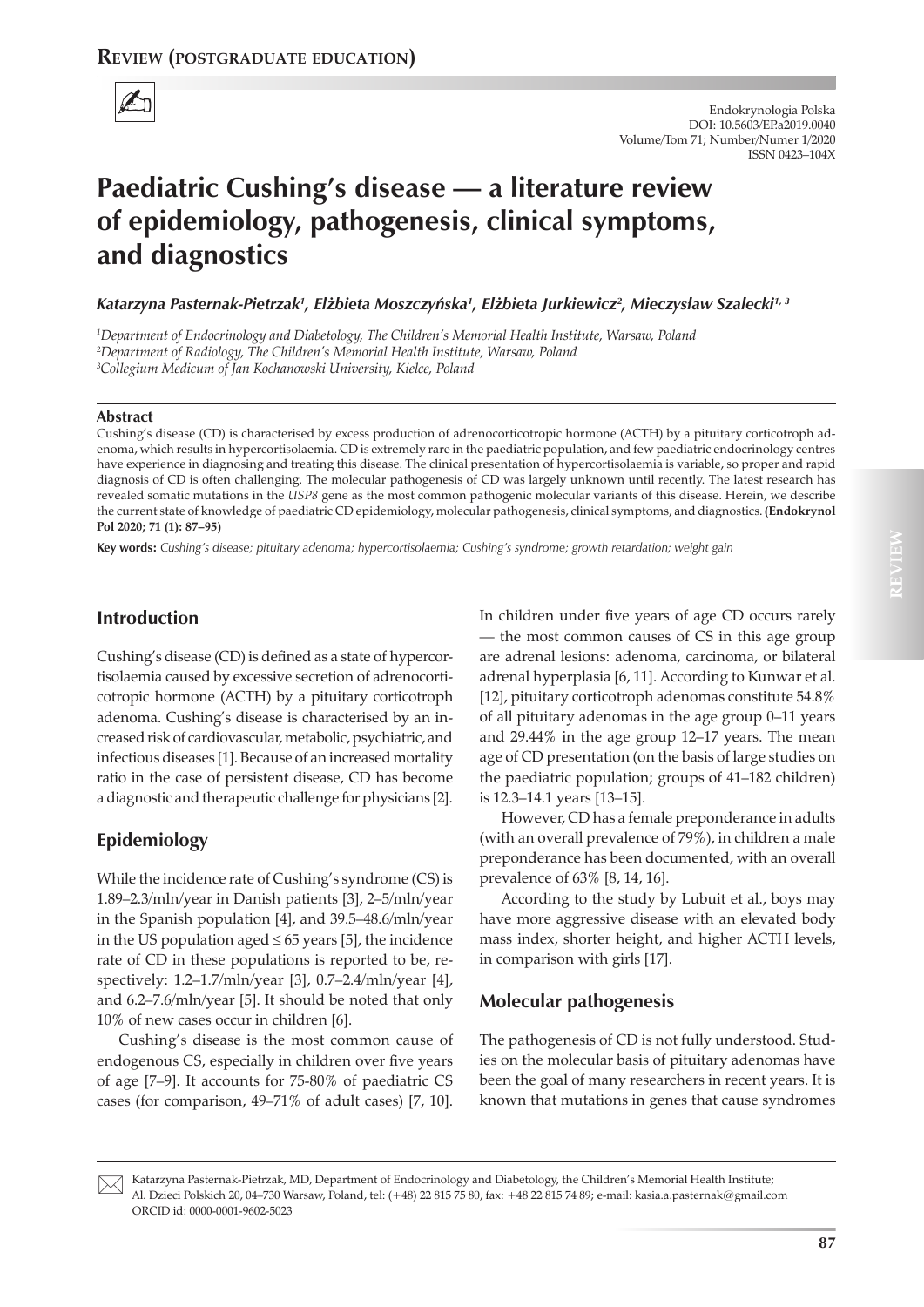

**Figure 1.** *Schematic representation showing the proposed mechanisms how USP8 mutations lead to increased ACTH secretion and tumorigenesis in corticotroph, according to Reincke 2015, with permission [25]*

associated with pituitary adenomas: multiple endocrine neoplasia type 1 (*MEN1*), multiple endocrine neoplasia type 4 (*CDKN1B*), McCune-Albright syndrome (*GNAS1*), familial isolated pituitary adenoma (*AIP*), and many more (*CABLES1, DICER1, MC2R PRKAR1A, PRKACA, RAF1, TP53*) occur sporadically and account for only a small portion of CD cases [18–23]. Somatic mutations in the gene *USP8* encoding the ubiquitin-specific protease 8 have been detected recently as the most common alterations in patients with CD (found in 31–63% of corticotroph adenomas) [15, 24–27]. The ubiquitin-specific protease 8 inhibits the lysosomal degradation of the epidermal growth factor receptor (EGFR) [28]. As a result of the gain-of-function somatic mutation, the binding of the inhibitory 14-3-3 proteins to the ubiquitin-specific protease 8 is impaired, which results in increased deubiquitination of EGFR and induction of proopiomelanocortin transcription and ACTH secretion [25] (Fig. 1).

## **Clinical presentation**

The rarity of CD occurrence in children poses a risk of being overlooked in everyday clinical practice. The principal features of CD in children are: weight gain and growth failure [13, 29–32]. Facial changes (facial rounding/moon facies), headaches, and hirsutism are also typical clinical features (Fig. 2).

Skin manifestations in CD: acne, facial plethora, violaceous striae, bruises and hyperpigmentation can be present but none of them is a key feature. The diagnostic process can reveal irregularities such as: puberty disorders, hypertension, and carbohydrate metabolism disorders.

Regarding puberty disorders, menstrual irregularities*,* amenorrhoea, and premature or delayed sexual development may be diagnosed. Young children may present with premature sexual development, accelerated epiphyseal maturation, and virilisation (as a result of increased adrenal androgen secretion), whereas older children and adolescents may have delayed puberty (as a result of glucocorticoid-induced hypogonadism) [8, 33]. Dupuis et al. in their analysis of 27 children with CD concluded that many patients had abnormal puberty and excessive virilisation associated with increased adrenal androgens, while pubertal patients had low gonadotropin concentrations, which suggested impaired pituitary–gonadal axis function [33].

Hypercortisolaemia, in addition to a number of other symptoms, also affects mood changes and may cause mental disorders (including emotional lability, irritability, or depression), but these problems are less frequently seen in children in comparison to adults [34]. Muscular atrophy and sleep disturbances are also rarely seen in children.

The mean length of symptoms prior to diagnosis reported in the literature is from 1.8 years (range 0.5–3.5) in the study by Yordanova et al. (21 children with CD), 2.33 years (range 0.25–7) in the study by Batista et al. (72 children with CD),  $2.5 \pm 1.7$  years (range 0.3–6.6) in the study by Savage et al. (37 children with CD), to  $3 \pm 2$  years (range: 3 months -7 years) in the study by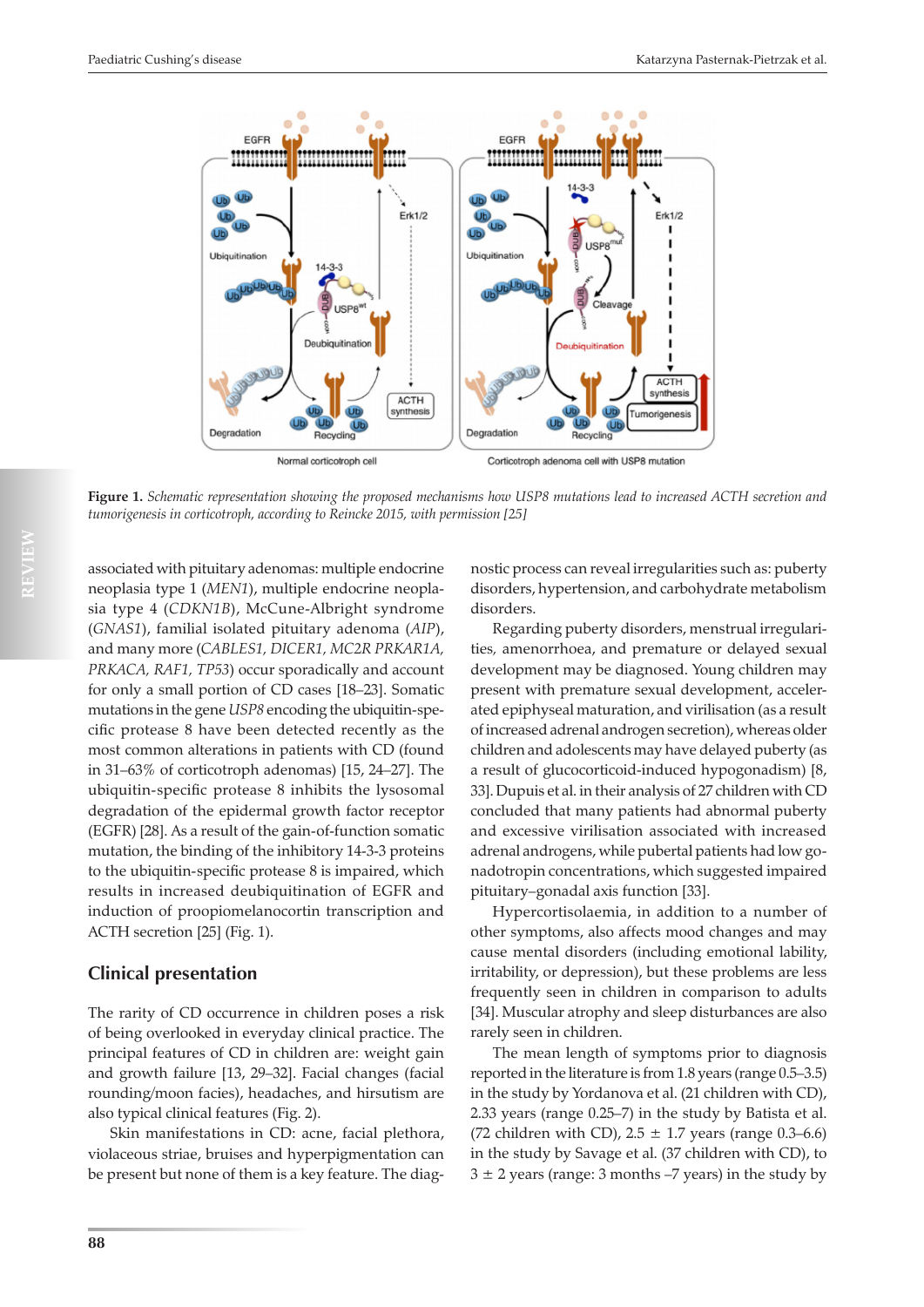

**Figure 2.** *A. Clinical presentation of a 5-year-old male with CD. Note plethora and mooning of face. B. Clinical presentation of a 10-year-old male with CD. Note acanthosis nigricans. C. Clinical presentation of a 16-year-old female with CD. Note acne. D. Clinical presentation of a 16-year-old female with CD. Note stretch marks*

Magiakou et al. (50 children with CD) [8, 29, 31, 35, 36]. Early recognition of CD key features is necessary to allow quick diagnosis and effective therapy.

The analysis of clinical features of patients from a few groups (17–200 children) presented in a few studies is shown in Table 1.

## **Evaluation of Cushing's syndrome**

Interview and clinical evaluation, especially growth data, are key in the initial diagnosis of CD [37]. Biochemical evaluation and imaging are the basis of CD diagnosis. Before biochemical evaluation the use of exogenous corticosteroids should be excluded (glucocorticoids applied orally, intranasally, topical treatments or inhalers) as the most common reason of CS [38].

### *Confirmation of hypercortisolaemia*

The first step of diagnostics in the direction of CS is the confirmation of hypercortisolaemia, which should take place in the ambulatory care [39].

**The 1-mg overnight dexamethasone suppression test** The 1-mg overnight dexamethasone suppression test is done by administering to the patient 1 mg of dexamethasone (Dx) orally in the evening at 23:00 (or between 23:00 and midnight) [40] and measuring the serum cortisol concentration the next morning at 08:00 (or between 08:00 and 09:00) [39]. The cortisol concentration > 1.8  $\mu$ g/dL (with the sensitivity 95% [41] and specificity 80% [42]) commits to further diagnostics in the direction of CS [43]. The percentage of false nega-

tives is low (which means that false-normal suppression is rarely detected), and the percentage of false positive results is 15–20% [37].

Two studies in woman [44, 45] have potentially led to increased cortisol results by contraceptives. Although the 1-mg overnight Dx suppression test is used as a screening test for paediatric patients, there are lacking data on its interpretation or reliability in this population.

It is also important to remember about other drugs that can interfere with the evaluation tests for the diagnosis of CS: drugs that accelerate Dx metabolism by induction of CYP 3A4 (e.g. phenobarbital, carbamazepine, and others), drugs that impair Dx metabolism by inhibition of CYP34A (e.g. itraconazole, fluoxetine), drugs that increase cortisol-binding globulin (CBG) and may falsely elevate cortisol results (e.g. mitotane), and drugs that increase urinary free cortisol (UFC) results (e.g. carbamazepine, fenofibrate) [43].

### **24-h urinary free cortisol excretion**

24-h UFC excretion is a good screening test for hypercortisolism and gives information about unbound cortisol, which is not affected by factors influencing CBG [46]. The result should be corrected for the child's body surface area [37]. 24-hour urine should be collected for three consecutive days to exclude cyclic CS with a high probability.

According to Reimondo et al., the diagnostic cut-off value of 24-h UFC (with 100% sensitivity) is  $>$  38  $\mu$ g/24 h [47]. Sensitivity of this test for CD analysed by Batista et al. in their study of 105 children with CS was 88% and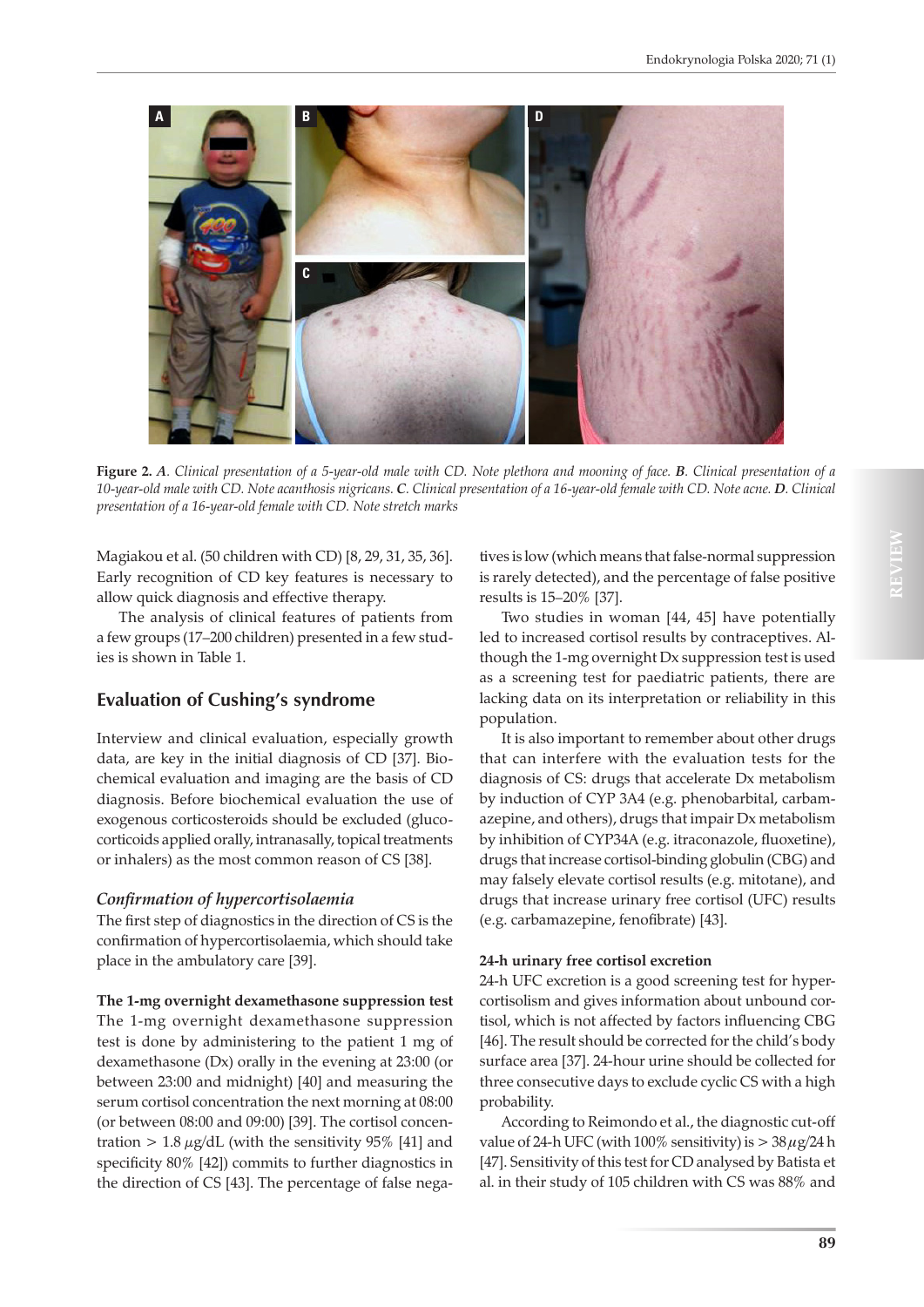|                                               | Percentage of patients (%)         |                                    |                                 |                               |                              |                               |
|-----------------------------------------------|------------------------------------|------------------------------------|---------------------------------|-------------------------------|------------------------------|-------------------------------|
| <b>Clinical feature</b>                       | <b>Storr 2011</b><br>(41 children) | <b>Devoe 1994</b><br>(42 children) | Yordanova 2016<br>(21 children) | Batista 2009<br>(72 children) | Savage 2001<br>(17 children) | Lonser 2013<br>(200 children) |
| Weight gain                                   | 98                                 | 92                                 | 100                             | 62 <sup>a</sup>               | 100                          | 93(71)                        |
| Growth retardation                            |                                    | 84                                 | 95                              | 82 <sup>b</sup>               | 71                           | 63 <sup>c</sup>               |
| Facial changes                                | 100                                | 46 <sup>d</sup>                    | 100                             |                               |                              | 63 <sup>e</sup>               |
| Irregular menses (females)                    |                                    |                                    |                                 | 73                            |                              | 49 <sup>f</sup>               |
| Osteopaenia                                   |                                    | 74                                 | 30                              |                               |                              |                               |
| Fatigue                                       | 61                                 | 67                                 | 62                              | 41                            | 59                           | 48                            |
| Hirsutism                                     | 59                                 | 46                                 | 52                              | 39                            | 53                           | 56                            |
| Psychiatric disorders                         | 599                                | 44h                                | $719(5i; 5j)$                   | 28 <sup>9</sup>               | 419                          | 31 <sup>9</sup>               |
| <b>Headaches</b>                              | 51                                 | 26                                 | 52                              | 33                            |                              | 38                            |
| <b>Striae</b>                                 | 49                                 | 36                                 | 43                              | 40 <sup>k</sup>               | 53                           | 55 <sup>k</sup>               |
| Hypertension                                  | 49                                 | 63                                 | 43                              | 46                            | 75                           | 36                            |
| Acne                                          | 44                                 | 46                                 | 38                              | 46                            | 41                           | 47                            |
| Pubertal delay or arrest                      |                                    | 60                                 |                                 | $\overline{1}$                |                              |                               |
| Easy bruising                                 |                                    | 28                                 |                                 | 22                            |                              | 25                            |
| Dorsal cervical or<br>supraclavicular fat pad |                                    | 28 <sup>1</sup>                    |                                 |                               |                              | 69                            |
| Acanthosis nigricans                          |                                    |                                    |                                 | 26                            |                              | 32                            |
| Muscle weakness                               |                                    |                                    |                                 | 13                            |                              |                               |
| Sleep disturbances                            |                                    |                                    |                                 | 11                            |                              |                               |
| Glucose intolerance or<br>diabetes            |                                    |                                    |                                 |                               |                              | 7                             |
| <b>Bone fractures</b>                         |                                    |                                    | 5                               |                               |                              | 4                             |

**Table 1.** *The analysis of clinical features at diagnosis of Cushing's disease on the basis of published data [14, 29, 31, 32, 35, 36]*

"obesity (body mass index Z-score > 2.0); "short stature; "decreased linear growth [significantly different (Fisher's exact test, p < .01)]; "plethora; "moon facies;"<br>"amenorthoes (primary or secondary): "depression, anyie <sup>f</sup>amenorrhoea (primary or secondary); <sup>g</sup>depression, anxiety, mood swings; <sup>h</sup>compulsive behaviour; <sup>i</sup>anxiety combined with challenging behaviour; <sup>i</sup>acute psychosis;<br><sup>khynernigmented abdominal striee: 'Buffalo humn: "Ne</sup> hyperpigmented abdominal striae; <sup>i</sup>Buffalo hump; "vertebral fractures due to severe osteoporosis

specificity was 90%, which means that 24-h UFC alone is not an ideal test in screening for CS [39].

Falsely high UFC (pseudo-Cushing syndrome) can be obtained in the following states: physical activity, stress, anxiety, depression, anorexia, pregnancy, severe obesity, alcoholism, malnutrition, and high water intake [37].

Normal results in both 1-mg overnight Dx suppression test and 24-h UFC exclude CS in 90–95% of cases (in 5–10% the disease has intermittent or cyclic course or does not manifest in any test) [37].

### **Cortisol circadian rhythm**

It is recommended that cortisol circadian rhythm is performed in a hospital setting. A venous sampling catheter should be inserted at least two hours before the test. Time points in which cortisol should be measured vary depending on the centre. Batista et al. (the National Institute of Health, Bethesda, USA) suggest measuring cortisol levels at 23:00 and 24:00 and at 07:30 and 08:00 [38]. Storr et al. recommends measuring serum cortisol level at three time points: 09:00, 18:00, and midnight (sleeping: 24:00) [48]. Late night salivary cortisol has the highest sensitivity and specificity (also in the obese population) — according to Batista analysis: 99% and 100% [39]. The diagnostic cut-off value of midnight cortisol is  $> 1.8 \mu g/dL$  (50 nmol/L) [49]. If a patient is awakened at night, blood should be collected within five minutes of awakening [50]. Then, the sensitivity and specificity of a midnight serum cortisol level  $> 7.5 \mu$ g/dL in an awake patient is reported to be  $> 96\%$  [51].

### **Low-dose dexamethasone suppression test**

A low-dose dexamethasone suppression test (LDDST) is performed with the dose regimen for adults (unless the child weighs  $<$  40 kg): 0.5 mg every 6 h (at 09:00, 15:00, 21:00, and 03:00) for 48 h. If the child weighs < 40 kg, the dose is 30  $\mu$ g/kg per dose, max. 0.5 mg/dose [8]. The National Institute of Health in Bethesda sug-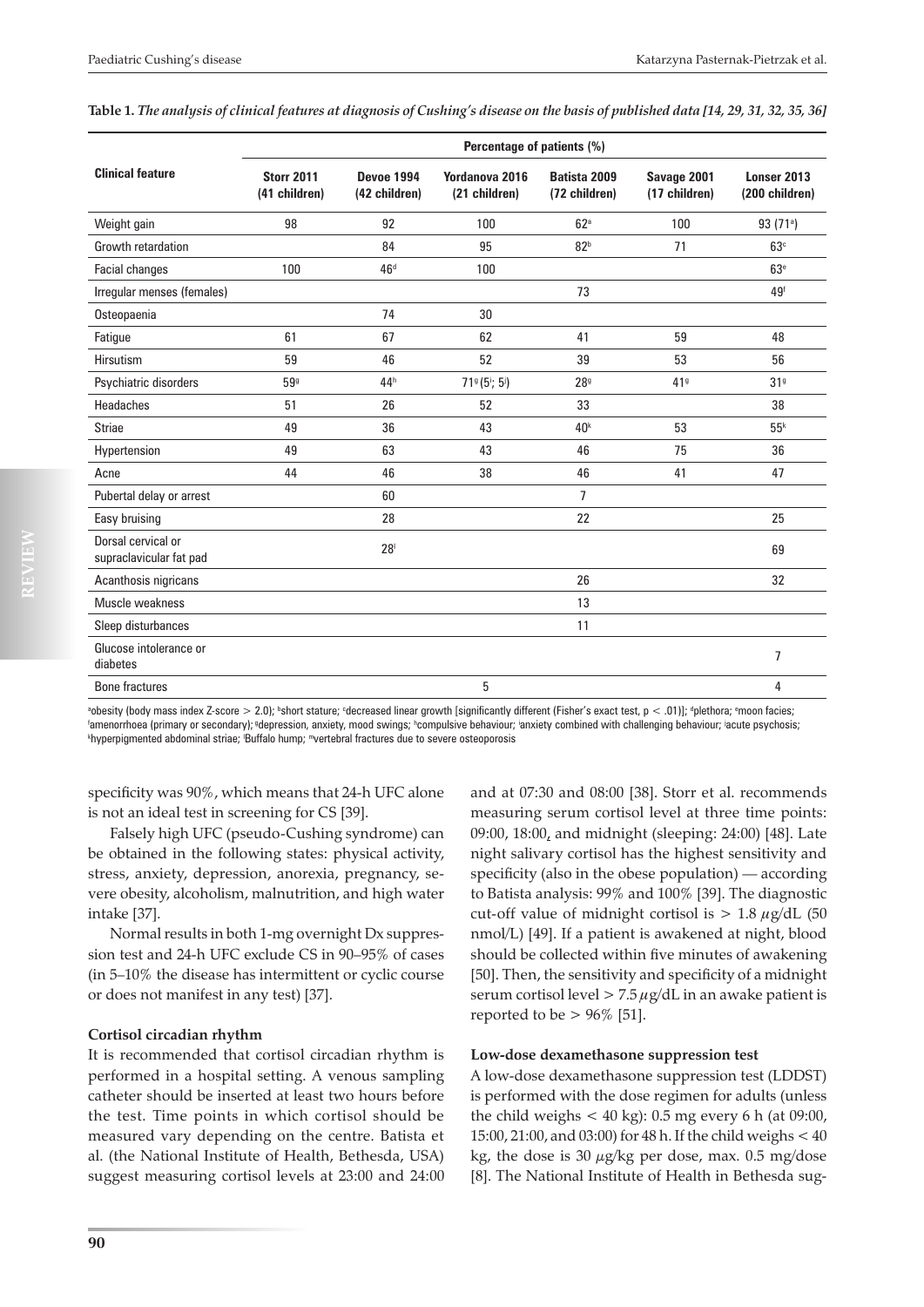gests adjusting the dose according to the weight for children weighing < 70 kg by dividing the dose by 70 and multiplying by the weight of the child [6]. Urine is collected for 24-h UFC for two consecutive days before Dx administration and on the second day of Dx administration [34]. Serum cortisol is measured at 0, 24, and 48 h. UFC  $< 10 \mu g/d$  48 h after Dx administration and serum cortisol level <  $1.8 \mu$ g/dL are a normal response [34]. Serum cortisol values  $< 1.8 \mu g/dL$  (measured after 48 h) exclude CS with 97–100% sensitivity [39, 49].

#### *Confirmation of Cushing's syndrome*

Once CS is diagnosed, the next step is to distinguish ACTH-dependent disease from the ACTH-independent syndrome.

#### **Basal plasma ACTH**

As hypercortisolaemia leads to corticotropin (CRH) and ACTH suppression from healthy corticotroph cells, measurement of plasma ACTH differences in ACTH-dependent and ACTH-independent CS: in CD ACTH is always detectable; in ACTH-independent CS ACTH is low and usually undetectable [11, 34, 51]. According to Batista et al., the diagnostic cut-off value for CD is ACTH level  $>$ 29 ng/L — the sensitivity and specificity above this value are documented as, respectively, 70 and 100% [39].

Pecori Giraldi et al. emphasise that many commercially available ACTH assays are imprecise in the low ranges, and the result should be interpreted with caution [52]. Moreover, single measurements of cortisol and ACTH are not of great value in diagnosis because of their circadian nature [37].

#### **High-dose dexamethasone suppression test**

Classic high**-**dose dexamethasone suppression test (HDDST, Liddle test) is used to differentiate CD from ectopic ACTH secretion and adrenal causes of CS [37]. In brief, after LDDST as described above, a high dose of Dx (120  $\mu$ g/kg/dose; max 2 mg/dose) is given per os every six hours for two days [6]. A single high dose of Dx (in children < 70 kg adjusted for weight as described above, max 8 mg) can be also given at 23:00, and the plasma cortisol level is measured the following morning (sensitivity and specificity are similar to classic Liddle test). Urine is collected for 24-h UFC as described in LDDST and on the second day of high dose of Dx administration. Cortisol is measured at 09:00 the day after Dx administration. A 50% suppression of serum cortisol levels from baseline differentiates CD (> 50% suppression) from other causes of CS (adrenal or ectopic ACTH production) (< 50% suppression) [6].

Approximately 85% of patients with CD will have suppression of serum cortisol, UFC, and 17-hydroxys-

teroid values, and less than 10% of patients with ectopic ACTH secretion will have suppression [37].

Stratakis C.A. [37] in his article indicates situations when the classic Liddle test is preferred rather than a modified overnight HDDST: 1) non-suppression of serum cortisol levels during the HDDST; 2) negative imaging studies; 3) suspected adrenal disease.

### **CRH test**

The ovine (o)CRH test has equal or even greater diagnostic value than HDDST in differentiating between CD and ectopic ACTH secretion [38, 53, 54]. The patient should be fasting and lying in bed. A venous catheter should be inserted the night before the test. The ovine CRH is administered at a dosage of  $1 \mu$ g/kg (max. 100 μg) of body weight at 08:00. Samples for cortisol and ACTH are taken 5' before administration, at 0', and 15', 30', and 45' after the administration of oCRH.

The criterion for diagnosis of CD is a mean increase of 20% above baseline for cortisol values 30' and 45' and an increase in the mean ACTH concentrations of at least 35% over basal value 15' and 30' after oCRH administration [6, 35].

In CRH test, 85% of patients with CD respond to oCRH with increased plasma ACTH and cortisol production. The response to oCRH is not observed in 95% of patients with ectopic ACTH production [6,38].

Results of oCRH test and HDDST (Liddle or overnight) taken together give the diagnostic accuracy of 98% [6].

### **LDDS-CRH test**

The diagnostic power of the LDDST and the oCRH test is enhanced when both tests are combined (the test enables also differentiation between CS and pseudo-Cushing syndrome more accurately).

The test is performed by intravenous CRH administration  $(1 \mu g/kg$ , max  $100 \mu g$ ) 2 h after the last dose of Dx in LDDST (LDDST described above) [55]. Adrenocorticotropic hormone and cortisol serum concentrations are measured at baseline  $(-15', -5',$  and 0') and 15' after the administration of oCRH. In the case of pseudo-Cushing syndrome, basal plasma cortisol is low or undetectable and there is no response to oCRH.

According to analysis by Martin et al., the sensitivity of the LDDST-CRH test is 100% and the specificity is 67% [56]. Obesity can confound the results of this test [57].

### **Imaging**

Magnetic resonance imaging (MRI) is considered to be the imaging method of choice for detecting ACTH-secreting adenomas [58]. It should be done only after biochemical confirmation of ACTH-dependent CS [59].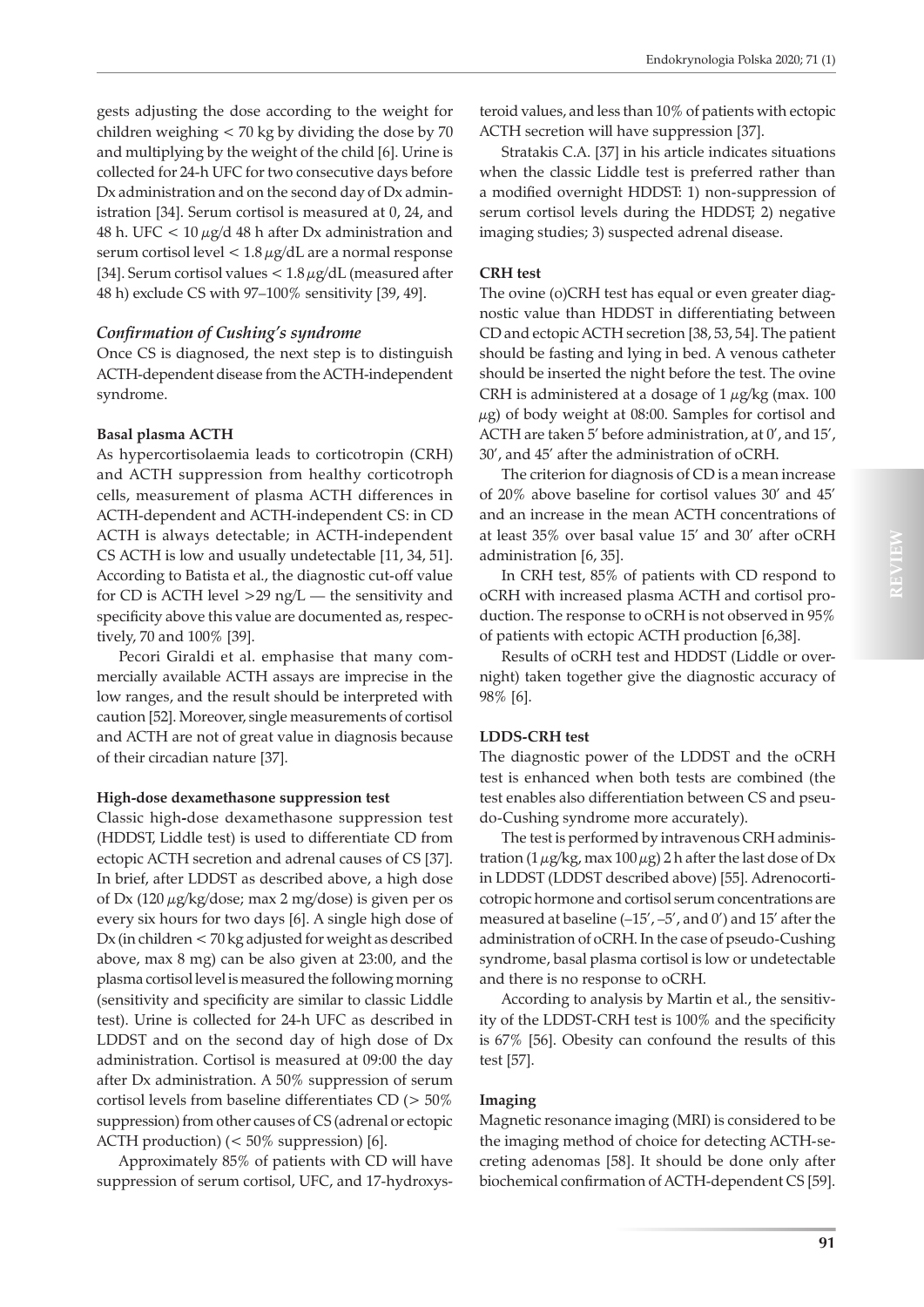

**Figure 3.** *MRI scan showing pituitary adenoma. Sagittal plane. SE T1-weighted image after contrast injection*

Detection of pituitary adenoma, on the basis of four large paediatric studies (groups from 21 to 72 children with CD), is 43–72% [14, 29, 32, 35]. Similarly, the detection rate of pituitary corticotroph adenomas in adults is documented to be 50–70% [60–62].

Pituitary adenomas are generally hypointense compared with the adjacent gland and take up contrast less avidly and in a more delayed fashion, and therefore fail to enhance with gadolinium [30] (Fig. 3). The poor visualisation rate can be explained by the limited spatial resolution of MRI, i.e. small lesions within a small pituitary gland are less conspicuous [30]. Spoiled gradient-recalled acquisition in the steady-state (SPGR) with improved spatial resolution is a newer technique in MRI considered better than the conventional T-1-weighted spin echo (SE) technique in identifying pituitary tumours [59].

Studies on the adult population reported that localisation of a tumour in preoperative imaging significantly raises the cure rate for CD: by up to 90% (if MRI detects pituitary tumor) *vs*. 50–70% when there is no tumour in MRI [63–65]. According to the Consensus Statement on Diagnosis and Complications of Cushing's Syndrome, finding a pituitary lesion > 6 mm is regarded as a cut-off that can be considered as a corticotroph adenoma [34]. In the presence of dynamic biochemical studies compatible with CD the size of 6 mm provides a definitive diagnosis and does not require further evaluation [34, 58]. However, the size of pituitary adenoma detected

in MRI in children is usually less than 6 mm [36], and their size at surgery turns out to be even less  $(\leq 2$  mm) [12]. Pituitary macroadenomas are extremely rare in children [66]. Furthermore, distinguishing a corticotroph adenoma and an incidentaloma on the basis of the lesion size in MRI has not been confirmed in the studies [67, 68]

## **Bilateral simultaneous inferior petrosal sinus sampling**

Bilateral simultaneous inferior petrosal sinus sampling (BSIPSS) enables distinction between CD and ectopic ACTH syndrome and helps to localise the microadenoma within the pituitary gland. If the test is performed in an experienced centre, the distinction between CD and ectopic ACTH syndrome is nearly 100% [37]. Storr et al., in their analysis of 41 children with CD, reported that the cure rate in patients who underwent BSIPSS preoperatively was higher (73%, 24/33) than in those who did not undergo the procedure, although this was not statistically significant ( $p < 0.5$ ) [14].

Bilateral simultaneous inferior petrosal sinus sampling is routinely performed in adult practice when the MRI does not show unequivocally a pituitary adenoma [30]. Bilateral simultaneous inferior petrosal sinus sampling is a highly specialised technique and should be performed by experienced interventional neuroradiologists with a team of trained operators [30, 69]. In the majority of cases, general anaesthesia (GA) is not required; however, in young children GA may be necessary [30, 70]. In the study by Dias et al. children with GA were aged 5.6 and 6.6 years, and BSIPSS, despite GA, gave valid results [70].

The test is done by blood sampling from each inferior petrosal sinus for measurement of ACTH concentration simultaneously with peripheral venous sampling. The sampling is performed through catheters inserted into the femoral vein and advanced to the petrosal sinuses under fluoroscopic guidance. ACTH is measured at baseline and at 3', 5', and 10' after oCRH administration (1  $\mu$ g/kg, max 100  $\mu$ g). Because it has been shown that each patient could have in one petrosal sinus (left or right) a much higher percentage of total ACTH [71], blood samples must be taken from both inferior petrosal sinuses to avoid making an erroneous diagnosis of ectopic ACTH secretion [69].

Interpretation of the test consists of calculating of the ratio of ACTH concentration in the sinus (central) and the peripheral sample [37]. Patients with CD have central-to-peripheral maximal gradient  $\geq 2$  at baseline or central-to-peripheral gradient ≥ 3 at any time point after stimulation with oCRH, while no gradient between the sinus and peripheral sample is observed in ectopic ACTH secretion [37]. Lateralisation of ACTH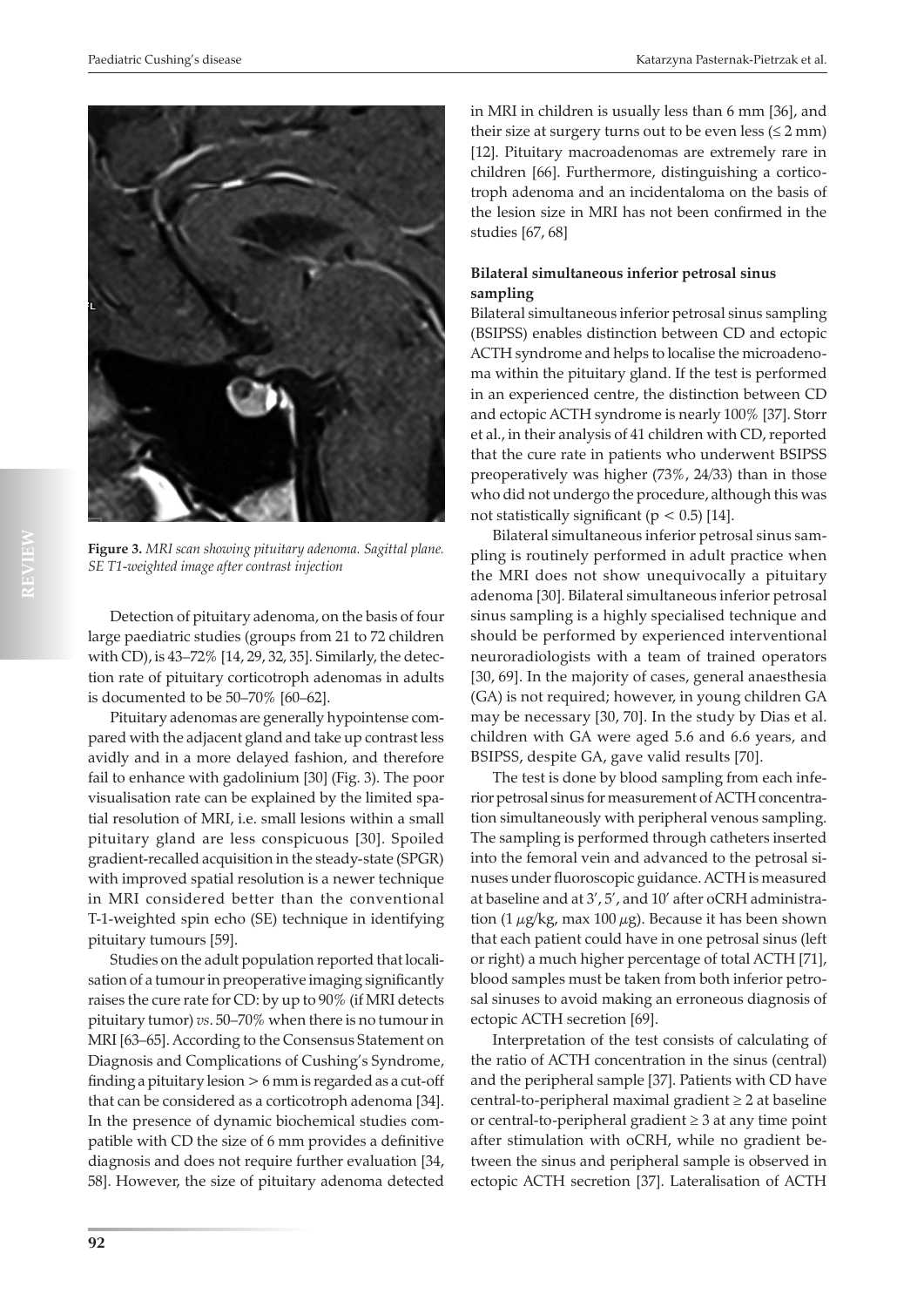secretion is defined as an interpetrosal sinus ACTH gradient (IPSG) of > 1.4. IPSG is calculated by dividing the highest IPS ACTH value (right or left) by the value at the same time in the contralateral IPS. An IPSG < 1.4 suggests a midline lesion [72].

The use of BSIPSS for the localisation of pituitary microadenoma to the right or left side of the pituitary gland is controversial [72]. The accuracy of lateralisation results after CRH stimulation in a large meta-analysis was 78% [73]. The published data of the results in children are limited. The available data show that BSIPSS has been used to predict the side of microadenoma with varying results. Batista et al. have recently reported in their large analysis of 94 children that localisation of a microadenoma by BSIPSS agreed with surgical location in only 58% of cases [74]. Having excluded 22 lesions that were either centrally located or bilateral, the percentage of predictive lateralisation increased to 70% [74]. In contrast to this result, four other analyses of smaller groups [30, 69, 75, 76]: 41, 27, 11, and 17 children, stated that ACTH sampling gives a better prediction of the site of the microadenoma than that by pituitary MR imaging. The first one [30] showed that BSIPSS correctly predicted the tumour position in all (4) cases; in the second [75] and third [76] research there was concordance between the BSIPSS finding and the position of the microadenoma at surgery in, respectively, 81% (17/21) and 91% (10/11) patients. The last study reported that in 91% of patients BSIPSS showed the correct position of pituitary adenoma [70].

The accuracy of the test may be limited by some factors: 1. duration of hypercortisolaemia (the suppression of normal corticotrophs by longstanding hypercortisolaemia confirms that any ACTH measured is secreted by tumour tissue [pituitary or ectopic]) [68]; 2. different anatomical variants (when venous drainage of the pituitary gland does not follow the expected normal anatomy, the results are inaccurate) [37]; and 3. an ectopic CRH-producing tumour [37].

## **Differences between Cushing's syndrome in children and adults**

Standards of procedure for diagnosis and treatment are mainly based on experience from the adult population, whereas it should be noted that there are some differences in presentation of the disease and in response to treatment [14]. CD in developmental age is distinguished by: increased frequency of prepubertal CD in males, the different clinical presentation (as shown above), the decreased presence of macroadenomas, and the frequent absence of radiological evidence of an adenoma on MRI [14].

## **Conclusions and perspectives for the future**

Recent advances in the medical diagnosis of CD and close cooperation with adult endocrinologists have improved the medical care of this challenging disease. More and more is known about the pathogenesis of CD; however, further broadening of current knowledge about molecular pathogenesis of CD is of foremost importance because it could lead to new treatment targets in the future.

#### *Compliance with ethical standards*

- 1. Authors declare no conflict of interest.
- 2. This article does not contain any studies with animals performed by any of the authors.
- 3. All procedures performed in studies involving human participants were in accordance with the ethical standards of the institutional and/or national research committee and with the 1964 Helsinki declaration and its later amendments or comparable ethical standards. Informed consent was obtained from all individual participants included in the study.

#### *Funding*

Grants or other funding sources: this study was supported by the research grant 664 031 from the Collegium Medicum of Jan Kochanowski University, Poland.

#### **References**

- 1. Newell-Price J, Bertagna X, Grossman AB, et al. Cushing's syndrome. Lancet. 2006; 367(9522): 1605–1617, doi: [10.1016/S0140-6736\(06\)68699-6,](http://dx.doi.org/10.1016/S0140-6736(06)68699-6) indexed in Pubmed: [16698415.](https://www.ncbi.nlm.nih.gov/pubmed/16698415)
- 2. Clayton RN. Mortality in Cushing's disease. Neuroendocrinology. 2010; 92 Suppl 1: 71–76, doi: [10.1159/000315813,](http://dx.doi.org/10.1159/000315813) indexed in Pubmed: [20829622.](https://www.ncbi.nlm.nih.gov/pubmed/20829622)
- Lindholm J, Juul S, Jørgensen JO, et al. Incidence and late prognosis of cushing's syndrome: a population-based study. J Clin Endocrinol Metab. 2001; 86(1): 117–123, doi: [10.1210/jcem.86.1.7093,](http://dx.doi.org/10.1210/jcem.86.1.7093) indexed in Pubmed: [11231987.](https://www.ncbi.nlm.nih.gov/pubmed/11231987)
- 4. Etxabe J, Vazquez JA. Morbidity and mortality in Cushing's disease: an epidemiological approach. Clin Endocrinol (Oxf). 1994; 40(4): 479–484, doi: [10.1111/j.1365-2265.1994.tb02486.x](http://dx.doi.org/10.1111/j.1365-2265.1994.tb02486.x), indexed in Pubmed: [8187313.](https://www.ncbi.nlm.nih.gov/pubmed/8187313)
- 5. Broder MS, Neary MP, Chang E, et al. Incidence of Cushing's syndrome and Cushing's disease in commercially-insured patients <65 years old in the United States. Pituitary. 2015; 18(3): 283–289, doi: [10.1007/s11102-014-0569-6,](http://dx.doi.org/10.1007/s11102-014-0569-6) indexed in Pubmed: [24803324](https://www.ncbi.nlm.nih.gov/pubmed/24803324).
- 6. Stratakis CA. Cushing syndrome in pediatrics. Endocrinol Metab Clin North Am. 2012; 41(4): 793–803, doi: [10.1016/j.ecl.2012.08.002](http://dx.doi.org/10.1016/j.ecl.2012.08.002), indexed in Pubmed: [23099271](https://www.ncbi.nlm.nih.gov/pubmed/23099271).
- 7. Magiakou MA, Chrousos GP. Cushing's syndrome in children and adolescents: current diagnostic and therapeutic strategies. J Endocrinol Invest. 2002; 25(2): 181–194, doi: [10.1007/bf03343985](http://dx.doi.org/10.1007/bf03343985), indexed in Pubmed: [11929092](https://www.ncbi.nlm.nih.gov/pubmed/11929092).
- 8. Magiakou MA, Mastorakos G, Oldfield EH, et al. Cushing's syndrome in children and adolescents. Presentation, diagnosis, and therapy. N Engl J Med. 1994; 331(10): 629–636, doi: [10.1056/NEJM199409083311002,](http://dx.doi.org/10.1056/NEJM199409083311002) indexed in Pubmed: [8052272](https://www.ncbi.nlm.nih.gov/pubmed/8052272).
- 9. Savage MO, Chan LiF, Grossman AB, et al. Paediatric Cushing's syndrome: epidemiology, investigation and therapeutic advances. Trends Endocrinol Metab. 2007; 18(4): 167–174, doi: [10.1016/j.tem.2007.03.005,](http://dx.doi.org/10.1016/j.tem.2007.03.005) indexed in Pubmed: [17412607.](https://www.ncbi.nlm.nih.gov/pubmed/17412607)
- 10. Weber A, Trainer PJ, Grossman AB, et al. Investigation, management and therapeutic outcome in 12 cases of childhood and adolescent Cushing's syndrome. Clin Endocrinol (Oxf). 1995; 43(1): 19–28, doi: [10.1111/j.1365-2265.1995.tb01888.x](http://dx.doi.org/10.1111/j.1365-2265.1995.tb01888.x), indexed in Pubmed: [7641408.](https://www.ncbi.nlm.nih.gov/pubmed/7641408)
- 11. Biller BMK, Grossman AB, Stewart PM, et al. Treatment of adrenocorticotropin-dependent Cushing's syndrome: a consensus statement. J Clin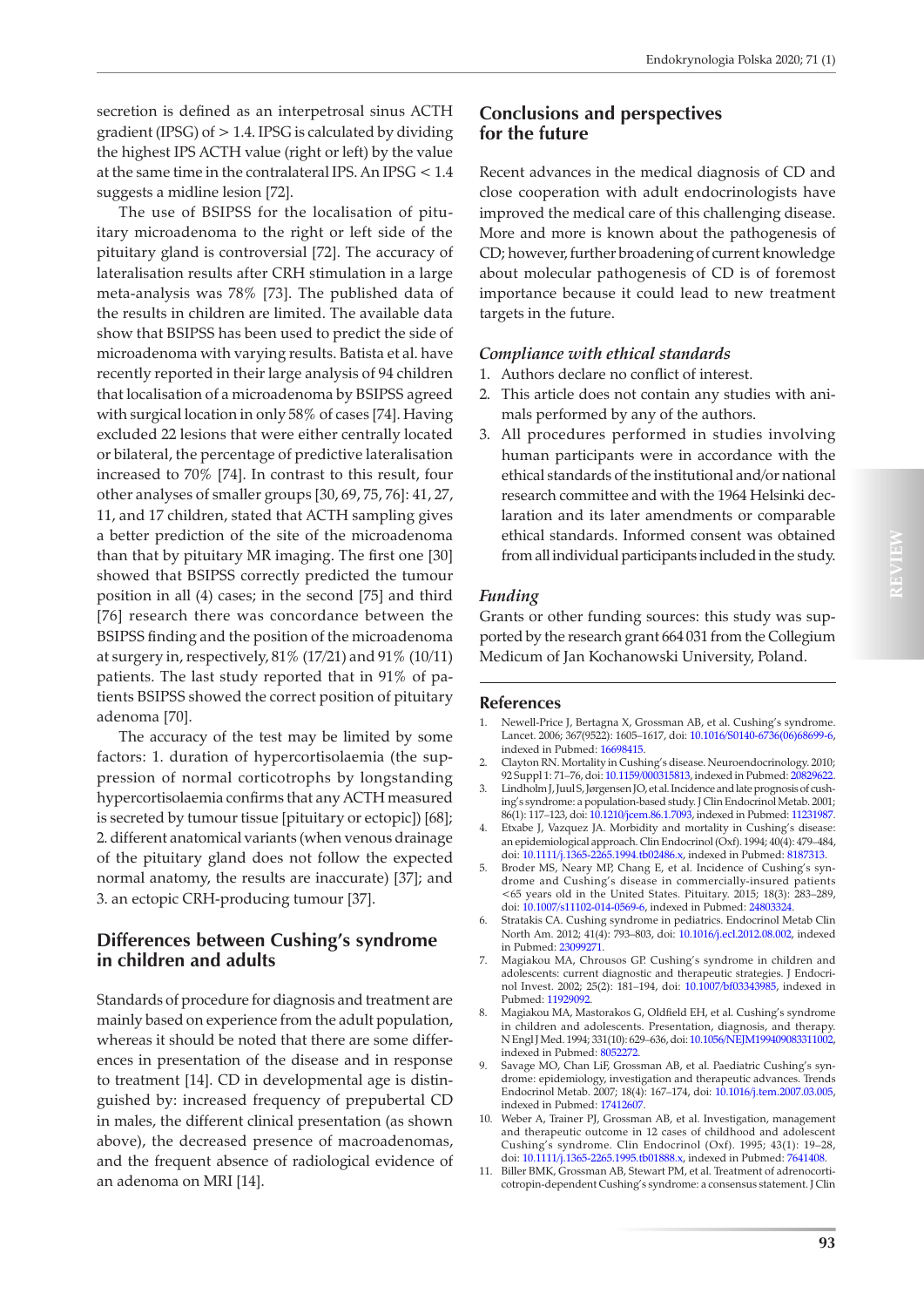Endocrinol Metab. 2008; 93(7): 2454–2462, doi: [10.1210/jc.2007-2734,](http://dx.doi.org/10.1210/jc.2007-2734) indexed in Pubmed: [18413427](https://www.ncbi.nlm.nih.gov/pubmed/18413427).

- 12. Kunwar S, Wilson CB. Pediatric pituitary adenomas. J Clin Endocrinol Metab. 1999; 84(12): 4385–4389, doi: [10.1210/jcem.84.12.6240](http://dx.doi.org/10.1210/jcem.84.12.6240), indexed in Pubmed: [10599692 .](https://www.ncbi.nlm.nih.gov/pubmed/10599692)
- 13. Storr HL, Chan LiF, Grossman AB, et al. Paediatric Cushing's syndrome: epidemiology, investigation and therapeutic advances. Trends Endocrinol Metab. 2007; 18(4): 167–174, doi: [10.1016/j.tem.2007.03.005](http://dx.doi.org/10.1016/j.tem.2007.03.005), indexed in Pubmed: [17412607.](https://www.ncbi.nlm.nih.gov/pubmed/17412607)
- 14. Storr HL, Alexandraki KI, Martin L, et al. Comparisons in the epidemiology, diagnostic features and cure rate by transsphenoidal surgery between paediatric and adult-onset Cushing's disease. Eur J Endocrinol. 2011; 164(5): 667–674, doi: [10.1530/EJE-10-1120](http://dx.doi.org/10.1530/EJE-10-1120), indexed in Pubmed: [21310872.](https://www.ncbi.nlm.nih.gov/pubmed/21310872)
- 15. Faucz FR, Tirosh A, Tatsi C, et al. Somatic USP8 Gene Mutations Are a Common Cause of Pediatric Cushing Disease. J Clin Endocrinol Metab. 2017; 102(8): 2836–2843, doi: [10.1210/jc.2017-00161,](http://dx.doi.org/10.1210/jc.2017-00161) indexed in Pubmed: 2850527
- 16. Storr HL, Isidori AM, Monson JP, et al. Prepubertal Cushing's disease is more common in males, but there is no increase in severity at diagnosis. J Clin Endocrinol Metab. 2004; 89(8): 3818–3820, doi: [10.1210/jc.2003-031531](http://dx.doi.org/10.1210/jc.2003-031531), indexed in Pubmed: [15292311.](https://www.ncbi.nlm.nih.gov/pubmed/15292311)
- 17. Libuit LG, Karageorgiadis AS, Sinaii N, et al. A gender-dependent analysis of Cushing's disease in childhood: pre- and postoperative follow-up. Clin Endocrinol (Oxf). 2015; 83(1): 72–77, doi: [10.1111/cen.12644,](http://dx.doi.org/10.1111/cen.12644) indexed in Pubmed: [25388128.](https://www.ncbi.nlm.nih.gov/pubmed/25388128)
- 18. Stratakis CA. Diagnosis and Clinical Genetics of Cushing Syndrome in Pediatrics. Endocrinol Metab Clin North Am. 2016; 45(2): 311–328, doi: [10.1016/j.ecl.2016.01.006,](http://dx.doi.org/10.1016/j.ecl.2016.01.006) indexed in Pubmed: [27241967.](https://www.ncbi.nlm.nih.gov/pubmed/27241967)
- Sbiera S, Deutschbein T, Weigand I, et al. The New Molecular Landscape of Cushing's Disease. Trends Endocrinol Metab. 2015; 26(10): 573–583, doi: [10.1016/j.tem.2015.08.003](http://dx.doi.org/10.1016/j.tem.2015.08.003), indexed in Pubmed: [26412158](https://www.ncbi.nlm.nih.gov/pubmed/26412158).
- 20. Xekouki P, Szarek E, Bullova P, et al. Pituitary adenoma with paraganglioma/pheochromocytoma (3PAs) and succinate dehydrogenase defects in humans and mice. J Clin Endocrinol Metab. 2015; 100(5): E710–E719, doi: [10.1210/jc.2014-4297](http://dx.doi.org/10.1210/jc.2014-4297), indexed in Pubmed: [25695889](https://www.ncbi.nlm.nih.gov/pubmed/25695889).
- 21. de Kock L, Sabbaghian N, Druker H, et al. Germ-line and somatic DICER1 mutations in pineoblastoma. Acta Neuropathol. 2014; 128(4): 583–595, doi: [10.1007/s00401-014-1318-7](http://dx.doi.org/10.1007/s00401-014-1318-7), indexed in Pubmed: [25022261.](https://www.ncbi.nlm.nih.gov/pubmed/25022261)
- 22. Oliveira MC, Marroni CP, Pizarro CB, et al. Expression of p53 protein in pituitary adenomas. Braz J Med Biol Res. 2002; 35(5): 561–565, doi: [10.1590/s0100-879x2002000500008](http://dx.doi.org/10.1590/s0100-879x2002000500008), indexed in Pubmed: [12011941.](https://www.ncbi.nlm.nih.gov/pubmed/12011941)
- 23. Kawashima ST, Usui T, Sano T, et al. P53 gene mutation in an atypical corticotroph adenoma with Cushing's disease. Clin Endocrinol (Oxf). 2009; 70(4): 656–657, doi: [10.1111/j.1365-2265.2008.03404.x,](http://dx.doi.org/10.1111/j.1365-2265.2008.03404.x) indexed in Pubmed: [18771563.](https://www.ncbi.nlm.nih.gov/pubmed/18771563)
- 24. Perez-Rivas LG, Theodoropoulou M, Ferraù F, et al. The Gene of the Ubiquitin-Specific Protease 8 Is Frequently Mutated in Adenomas Causing Cushing's Disease. J Clin Endocrinol Metab. 2015; 100(7): E997–1004, doi: [10.1210/jc.2015-1453](http://dx.doi.org/10.1210/jc.2015-1453), indexed in Pubmed: [25942478](https://www.ncbi.nlm.nih.gov/pubmed/25942478).
- 25. Reincke M, Sbiera S, Hayakawa A, et al. Mutations in the deubiquitinase gene USP8 cause Cushing's disease. Nat Genet. 2015; 47(1): 31–38, doi: [10.1038/ng.3166](http://dx.doi.org/10.1038/ng.3166), indexed in Pubmed: [25485838](https://www.ncbi.nlm.nih.gov/pubmed/25485838).
- 26. Ma ZY, Song ZJ, Chen JH, et al. Recurrent gain-of-function USP8 mutations in Cushing's disease. Cell Res. 2015; 25(3): 306–317, doi: [10.1038/cr.2015.20,](http://dx.doi.org/10.1038/cr.2015.20) indexed in Pubmed: [25675982.](https://www.ncbi.nlm.nih.gov/pubmed/25675982)
- 27. Hayashi K, Inoshita N, Kawaguchi K, et al. The USP8 mutational status may predict drug susceptibility in corticotroph adenomas of Cushing's disease. Eur J Endocrinol. 2016; 174(2): 213–226, doi: [10.1530/EJE-15-0689,](http://dx.doi.org/10.1530/EJE-15-0689) indexed in Pubmed: [26578638](https://www.ncbi.nlm.nih.gov/pubmed/26578638).
- 28. Alwan HAJ, van Leeuwen JEM. UBPY-mediated epidermal growth factor receptor (EGFR) de-ubiquitination promotes EGFR degradation. J Biol Chem. 2007; 282(3): 1658–1669, doi: [10.1074/jbc.M604711200](http://dx.doi.org/10.1074/jbc.M604711200), indexed in Pubmed: [17121848.](https://www.ncbi.nlm.nih.gov/pubmed/17121848)
- 29. Yordanova G, Martin L, Afshar F, et al. Long-term outcomes of children treated for Cushing's disease: a single center experience. Pituitary. 2016; 19(6): 612–624, doi: [10.1007/s11102-016-0756-8,](http://dx.doi.org/10.1007/s11102-016-0756-8) indexed in Pubmed: [27678103.](https://www.ncbi.nlm.nih.gov/pubmed/27678103)
- 30. Storr HL, Savage MO. Management of endocrine disease: paediatric Cushing's disease. Eur J Endocrinol. 2015; 173(1): 35–45, doi: 10.1530/EJE-15-0013, indexed in Pubmed: 26036813.
- 31. Savage MO, Lienhardt A, Lebrethon MC, et al. Cushing's disease in childhood: presentation, investigation, treatment and long-term outcome. Horm Res. 2001; 55 Suppl 1: 24–30, doi: [10.1159/000063459,](http://dx.doi.org/10.1159/000063459) indexed in Pubmed: [11408758.](https://www.ncbi.nlm.nih.gov/pubmed/11408758)
- 32. Devoe DJ, Miller WL, Conte FA, et al. Long-term outcome in children and adolescents after transsphenoidal surgery for Cushing's disease. J Clin Endocrinol Metab. 1997; 82(10): 3196–3202, doi: [10.1210/jcem.82.10.4290,](http://dx.doi.org/10.1210/jcem.82.10.4290) indexed in Pubmed: [9329338.](https://www.ncbi.nlm.nih.gov/pubmed/9329338)
- 33. Dupuis CC, Storr HL, Perry LA, et al. Abnormal puberty in paediatric Cushing's disease: relationship with adrenal androgen, sex hormone binding globulin and gonadotrophin concentrations. Clin Endocrinol

(Oxf). 2007; 66(6): 838–843, doi: [10.1111/j.1365-2265.2007.02822.x,](http://dx.doi.org/10.1111/j.1365-2265.2007.02822.x) indexed in Pubmed: [17437509](https://www.ncbi.nlm.nih.gov/pubmed/17437509).

- 34. Arnaldi G, Angeli A, Atkinson AB, et al. Diagnosis and complications of Cushing's syndrome: a consensus statement. J Clin Endocrinol Metab. 2003; 88(12): 5593–5602, doi: [10.1210/jc.2003-030871,](http://dx.doi.org/10.1210/jc.2003-030871) indexed in Pubmed: [14671138.](https://www.ncbi.nlm.nih.gov/pubmed/14671138)
- 35. Batista DL, Oldfield EH, Keil MF, et al. Postoperative testing to predict recurrent Cushing disease in children. J Clin Endocrinol Metab. 2009; 94(8): 2757–2765, doi: [10.1210/jc.2009-0302](http://dx.doi.org/10.1210/jc.2009-0302), indexed in Pubmed: [19470618](https://www.ncbi.nlm.nih.gov/pubmed/19470618).
- Lonser RR, Wind JJ, Nieman LK, et al. Outcome of surgical treatment of 200 children with Cushing's disease. J Clin Endocrinol Metab. 2013; 98(3): 892–901, doi: [10.1210/jc.2012-3604](http://dx.doi.org/10.1210/jc.2012-3604), indexed in Pubmed: [23372173](https://www.ncbi.nlm.nih.gov/pubmed/23372173).
- Stratakis CA. Cushing syndrome in pediatrics. Endocrinol Metab Clin North Am. 2012; 41(4): 793–803, doi: [10.1016/j.ecl.2012.08.002](http://dx.doi.org/10.1016/j.ecl.2012.08.002), indexed in Pubmed: [23099271](https://www.ncbi.nlm.nih.gov/pubmed/23099271).
- Gilbert R, Lim EM. The Diagnosis of Cushing's Syndrome: An Endocrine Society Clinical Practice Guideline. Clin Biochem Rev. 2008; 29(3): 103–106, indexed in Pubmed: [19107223](https://www.ncbi.nlm.nih.gov/pubmed/19107223) .
- Batista DL, Riar J, Keil M, et al. Diagnostic tests for children who are referred for the investigation of Cushing syndrome. Pediatrics. 2007; 120(3): e575–e586, doi: [10.1542/peds.2006-2402](http://dx.doi.org/10.1542/peds.2006-2402), indexed in Pubmed: [17698579](https://www.ncbi.nlm.nih.gov/pubmed/17698579).
- Nieman LK, Biller BMK, Findling JW, et al. Endocrine Society. Treatment of Cushing's Syndrome: An Endocrine Society Clinical Practice Guideline. J Clin Endocrinol Metab. 2015; 100(8): 2807–2831, doi: [10.1210/jc.2015-1818,](http://dx.doi.org/10.1210/jc.2015-1818) indexed in Pubmed: 26222
- 41. Wood PJ, Barth JH, Freedman DB, et al. Evidence for the low dose dexamethasone suppression test to screen for Cushing's syndrome- -recommendations for a protocol for biochemistry laboratories. Ann Clin Biochem. 1997; 34 ( Pt 3): 222–229, doi: [10.1177/00045632970340030](http://dx.doi.org/10.1177/000456329703400302) [2,](http://dx.doi.org/10.1177/000456329703400302) indexed in Pubmed: [9158818](https://www.ncbi.nlm.nih.gov/pubmed/9158818).
- 42. Pecori Giraldi F, Ambrogio AG, De Martin M, et al. Specificity of first-line tests for the diagnosis of Cushing's syndrome: assessment in a large series. J Clin Endocrinol Metab. 2007; 92(11): 4123–4129, doi: [10.1210/jc.2007-0596,](http://dx.doi.org/10.1210/jc.2007-0596) indexed in Pubmed: [17698908.](https://www.ncbi.nlm.nih.gov/pubmed/17698908)
- 43. Nieman LK, Biller BMK, Findling JW, et al. The diagnosis of Cushing's syndrome: an Endocrine Society Clinical Practice Guideline. J Clin Endocrinol Metab. 2008; 93(5): 1526–1540, doi: [10.1210/jc.2008-0125](http://dx.doi.org/10.1210/jc.2008-0125), indexed in Pubmed: [18334580.](https://www.ncbi.nlm.nih.gov/pubmed/18334580)
- Nickelsen T, Lissner W, Schöffling K. The dexamethasone suppression test and long-term contraceptive treatment: measurement of ACTH or salivary cortisol does not improve the reliability of the test. Exp Clin Endocrinol. 1989; 94(3): 275–280, doi: [10.1055/s-0029-1210910](http://dx.doi.org/10.1055/s-0029-1210910), indexed in Pubmed: [2560985.](https://www.ncbi.nlm.nih.gov/pubmed/2560985)
- 45. Manetti L, Rossi G, Grasso L, et al. Usefulness of salivary cortisol in the diagnosis of hypercortisolism: comparison with serum and urinary cortisol. Eur J Endocrinol. 2013; 168(3): 315–321, doi: [10.1530/EJE-12-0685](http://dx.doi.org/10.1530/EJE-12-0685), indexed in Pubmed: 2321157!
- Boscaro M, Barzon L, Fallo F, et al. Cushing's syndrome. Lancet. 2001; 357(9258): 783–791, doi: [10.1016/S0140-6736\(00\)04172-6,](http://dx.doi.org/10.1016/S0140-6736(00)04172-6) indexed in Pubmed: [11253984.](https://www.ncbi.nlm.nih.gov/pubmed/11253984)
- Reimondo G, Allasino B, Bovio S, et al. Evaluation of the effectiveness of midnight serum cortisol in the diagnostic procedures for Cushing's syndrome. Eur J Endocrinol. 2005; 153(6): 803–809, doi: [10.1530/eje.1.02042](http://dx.doi.org/10.1530/eje.1.02042), indexed in Pubmed: 1632238.
- 48. Storr HL, Savage MO, Chan LF, et al. Advances in the management of paediatric Cushing's disease. Horm Res. 2008; 69(6): 327–333, doi: [10.1159/000117388](http://dx.doi.org/10.1159/000117388), indexed in Pubmed: [18504391](https://www.ncbi.nlm.nih.gov/pubmed/18504391).
- Guaraldi F, Salvatori R. Cushing syndrome: maybe not so uncommon of an endocrine disease. J Am Board Fam Med. 2012; 25(2): 199–208, doi: [10.3122/jabfm.2012.02.110227](http://dx.doi.org/10.3122/jabfm.2012.02.110227), indexed in Pubmed: [22403201](https://www.ncbi.nlm.nih.gov/pubmed/22403201).
- 50. Shah NS, Lila A. Childhood Cushing disease: a challenge in diagnosis and management. Horm Res Paediatr. 2011; 76 Suppl 1: 65–70, doi: [10.1159/000329173](http://dx.doi.org/10.1159/000329173), indexed in Pubmed: 2177875
- 51. Newell-Price J, Bertagna X, Grossman AB, et al. Cushing's syndrome. Lancet. 2006; 367(9522): 1605–1617, doi: [10.1016/S0140-6736\(06\)68699-6](http://dx.doi.org/10.1016/S0140-6736(06)68699-6), indexed in Pubmed: [16698415.](https://www.ncbi.nlm.nih.gov/pubmed/16698415)
- 52. Pecori Giraldi F, Saccani A, Cavagnini F, et al. Study Group on the Hypothalamo-Pituitary-Adrenal Axis of the Italian Society of Endocrinology. Assessment of ACTH assay variability: a multicenter study. Eur J Endocrinol. 2011; 164(4): 505–512, doi: [10.1530/EJE-10-0962](http://dx.doi.org/10.1530/EJE-10-0962), indexed in Pubmed: [21252174](https://www.ncbi.nlm.nih.gov/pubmed/21252174).
- 53. Chabre O. The difficulties of pseudo-Cushing's syndrome (or "non-neoplastic hypercortisolism"). Ann Endocrinol (Paris). 2018; 79(3): 138–145, doi: [10.1016/j.ando.2018.04.017,](http://dx.doi.org/10.1016/j.ando.2018.04.017) indexed in Pubmed: [29716734.](https://www.ncbi.nlm.nih.gov/pubmed/29716734)
- 54. Findling JW, Raff H. DIAGNOSIS OF ENDOCRINE DISEASE: Differentiation of pathologic/neoplastic hypercortisolism (Cushing's syndrome) from physiologic/non-neoplastic hypercortisolism (formerly known as pseudo-Cushing's syndrome). Eur J Endocrinol. 2017; 176(5): R205–R216, doi: [10.1530/EJE-16-0946](http://dx.doi.org/10.1530/EJE-16-0946), indexed in Pubmed: [28179447](https://www.ncbi.nlm.nih.gov/pubmed/28179447).